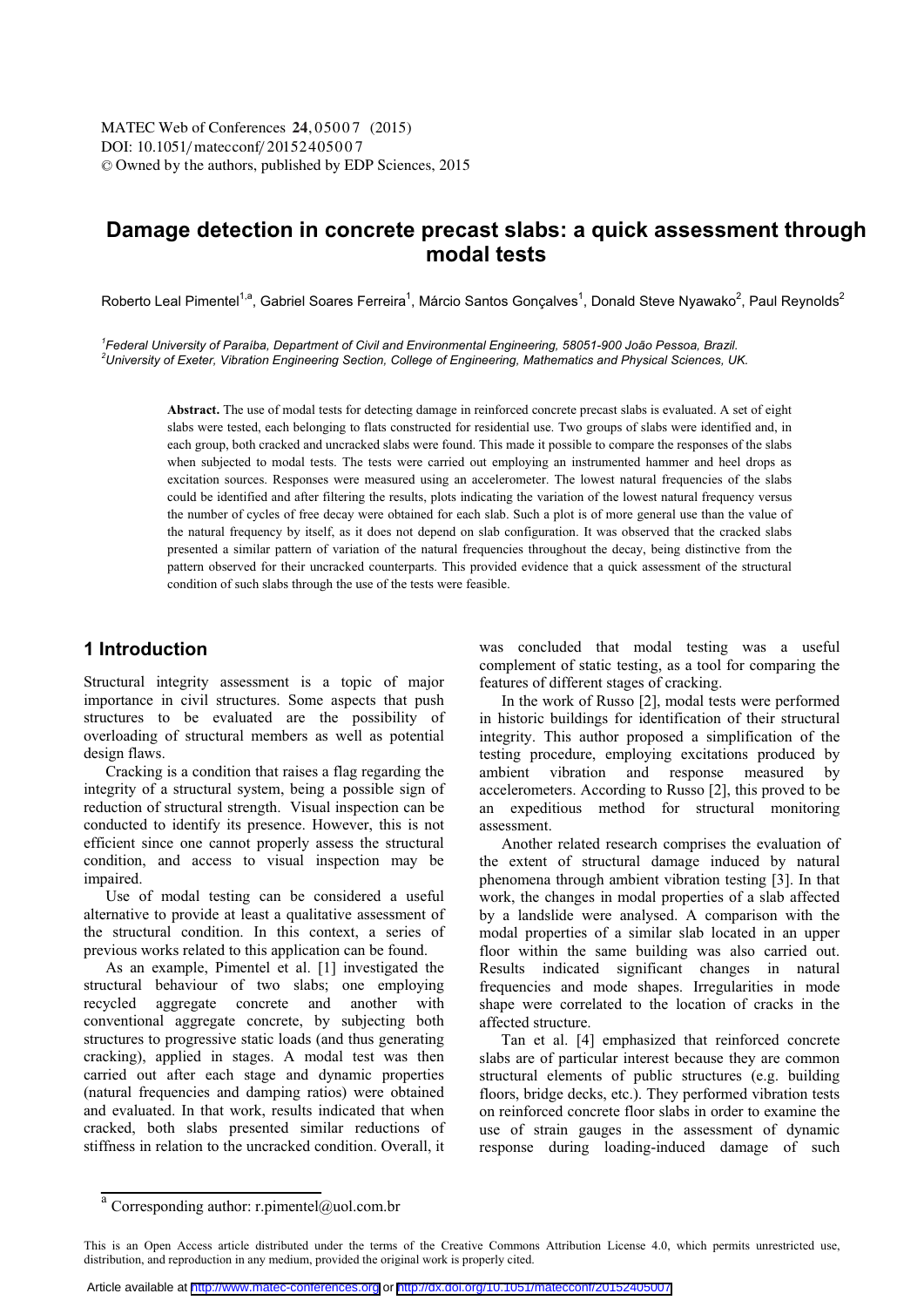structures. The results in [4] showed that this testing approach worked for condition assessment of these structures.

Other research studies, such as the work of Júlio et al. [5] on the monitoring of the tower of the University of Coimbra, is also devoted to structural monitoring via modal identification.

It is worth noting that not only applications of modal tests for structural damage detection are being validated. The improvement of such a procedure has also been tackled by reducing errors inherent to the damage detection process [6].

Nowadays, precast slabs have a significant use in Brazil. Given the increasing demand of these structural elements, due to the faster building construction processes involved and, consequently, a great dynamism on the construction site [7], studies about the in-service structural behaviour of precast slabs are of interest.

In this work, the feasibility of modal testing as a damage detection method for precast slabs is experimentally investigated. In this sense, vibration tests were performed in eight concrete precast slabs intended for residential use. Modal properties were obtained.

Some of the slabs were cracked and others of the same group were uncracked. By comparing changes in natural frequency of similar cracked and uncracked slabs, the objective of this work is to explore the potential of modal testing for the identification of slabs with compromised structural integrity.

### **2 Description of the case study**

Precast slabs of eight flats were investigated. The flats had similar architectural layout.

Each flat consists of a ground floor and a first floor with two rooms. The slab of one of these rooms was tested in each flat. Test equipment (computer, signal conditioners, power supplies, etc.) were installed in the other room.

In all flats, the slabs were constructed of reinforced concrete ribs and ceramic blocks, and a cast in place concrete topping.

In the absence of the design drawings, the initial stage of the investigation was to gather information about the geometry of the slabs, on site. Next, a visual inspection of the cracks was carried out, also locating them in the sketches being developed. Based on the geometric characteristics, slabs were divided into two groups, identified here as A and B. In both groups, cracked and uncracked slabs were found.

In sequence, test points were defined. It was done taking into consideration the geometry of the structure and the need to identify the first mode of vibration; it thus included the midpoint as well as points located at onethird of central and diagonal axes of the slab. Figures 1 to 6 contains the sketches, test points and illustrate the cracks observed in each slab. The points are identified as MID, LINE and SIDE, according to their position. In all cases, the cracks were seen underneath the slabs (bottom surface). The exception was Slab 1B, in which the crack was also seen on the top surface.



**Figure 1.** Sketch of the Slab 1A with representation of cracking and test points (dimensions in cm).



**Figure 2.** Sketch of the Slab 2A with representation of cracking and test points (dimensions in cm).



**Figure 3.** Sketch of the Slab 3A with representation of cracking and test points (dimensions in cm).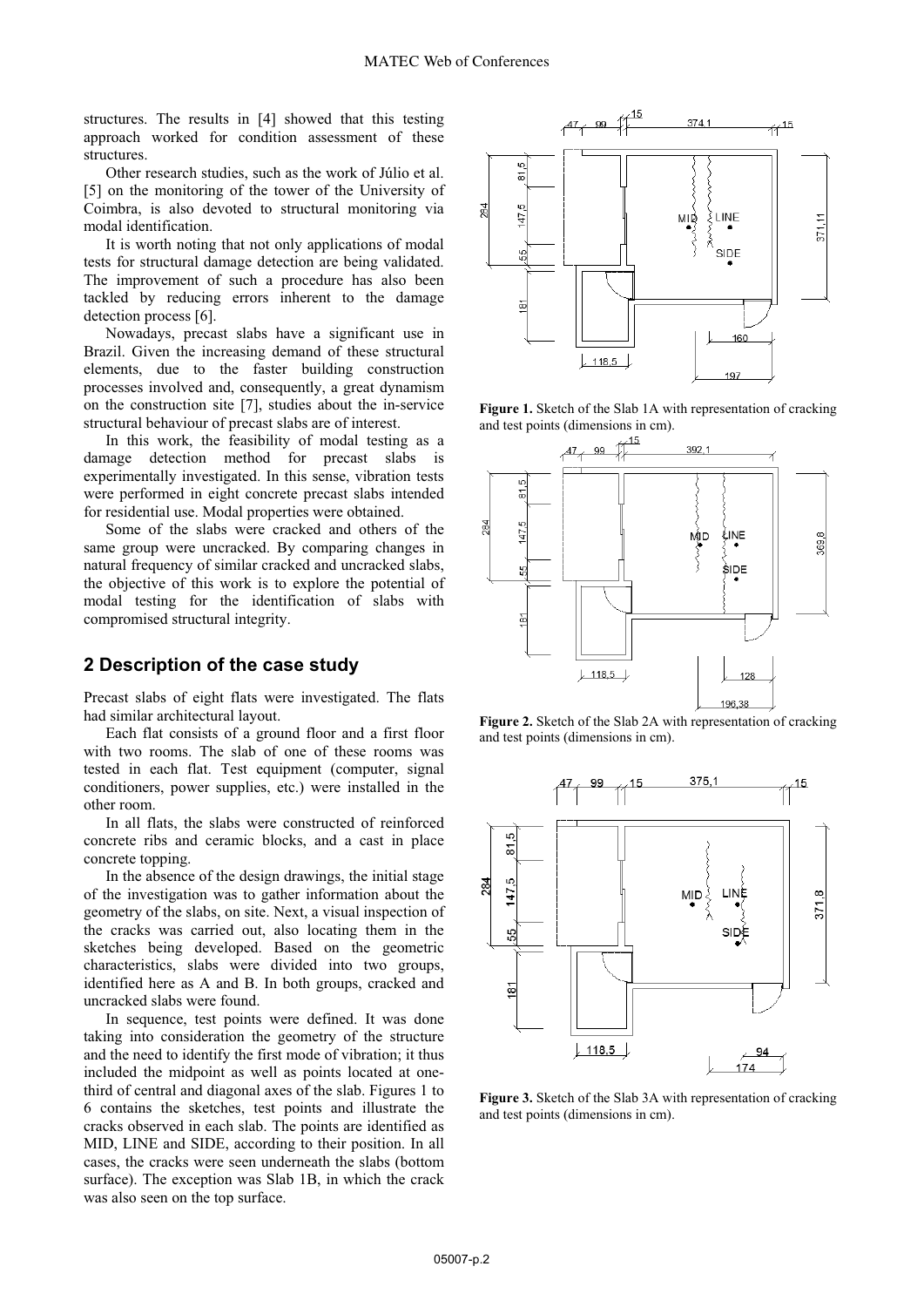

**Figure 4.** Sketch of the Slab 4A with representation of test points (dimensions in cm). No cracks observed.



**Figure 5.** Sketch of the Slab 1B with representation of cracking and test points (dimensions in cm).



**Figure 6.** Sketch of the Slabs 2B to 4B with representation of test points (dimensions in cm). No cracks observed.

Since cracking perpendicular to concrete ribs are more likely to be related to structural deterioration, the bottom cover of some slabs was removed to verify the position of the ribs with regard to the cracks. Since all the slabs had similar dimensions and all cracks were reasonably in the same position, the aforementioned

procedure was done only in two slabs (1A and 1B). According to Figures 7 and 8, it was observed that cracks were developed at the interface between ceramic blocks and ribs, being thus parallel to the ribs.



**Figure 7.** Detail of cracking, parallel to concrete ribs, on slab 1A.



Figure 8. Detail of cracking, parallel to concrete ribs, on slab 1B.

## **3 Methodology**

#### **3.1 Test equipment**

Excitations onto the slab were performed using an Instrumented B&K Impact Hammer Model 8210, the sensitivity of which is 0.25 mV/N. Additionally, heeldrop tests were carried out by three people.

An ENDEVCO Accelerometer Model 752A13, nominal sensitivity of 1 V/g, was used for capturing floor vibration response in different points of the slab. Both the accelerometer and the impact hammer were powered by ENDEVCO Signal Conditioners, Model 4416B.

Finally, the devices were connected to a Data Physics Spectrum Analyser Model Quattro that was in its turn connected to a personal computer. Frequency response functions, response spectrum and time domain signals were available for in situ analysis and also recorded for further processing.

#### **3.2 Testing procedure**

As mentioned previously, the initial stages were the visual inspection of cracks and preparation of sketches of the tested slabs.

The following stage was the execution of impact tests. During the tests with the instrumented hammer, one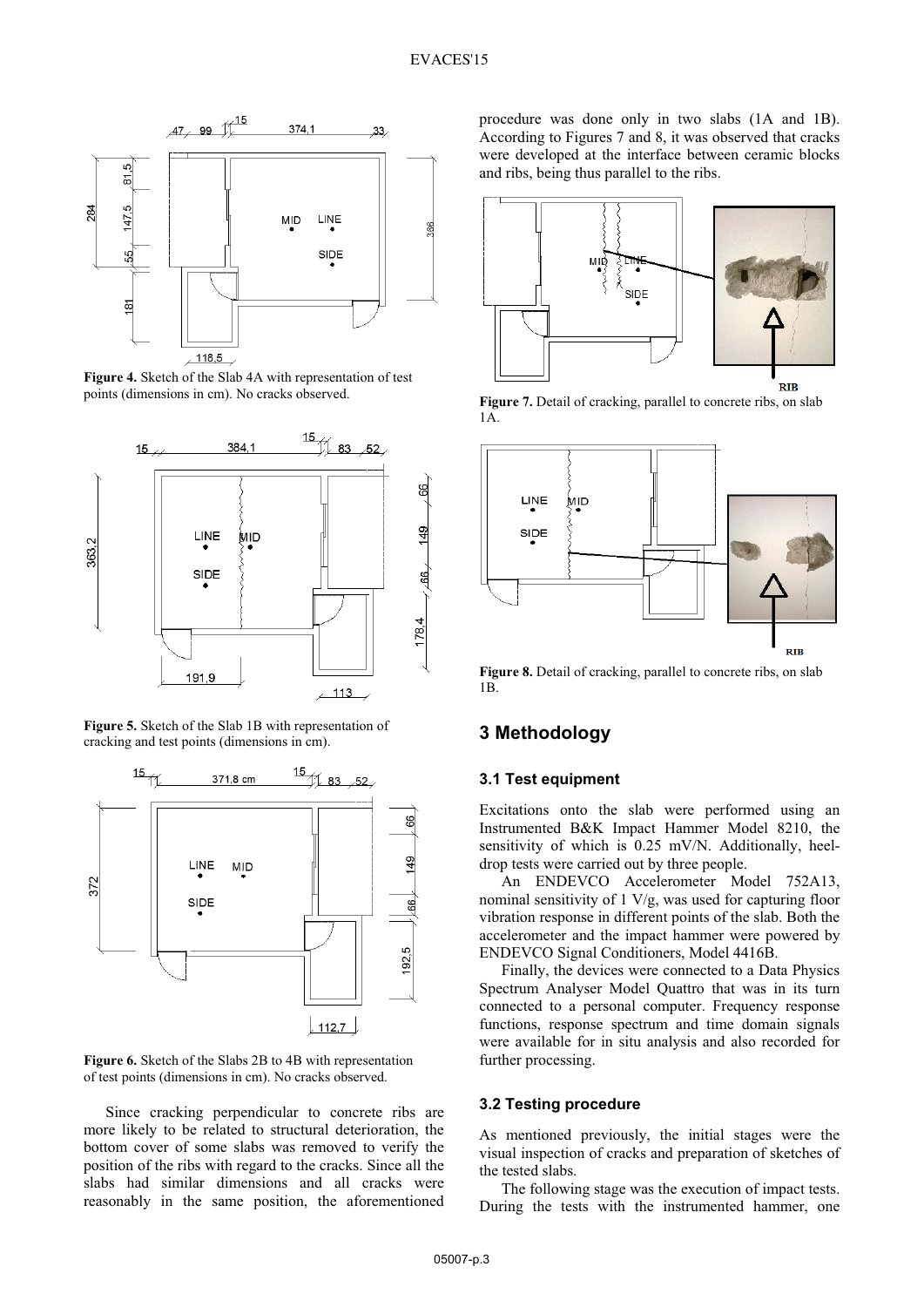person operating the hammer remained seated on the tested floor and excited the structure, by hitting the hammer over a marked point. After each hit, the person remained still.

For the heel-drop tests, the same person that operated the hammer raised to their toes and dropped down to their heels to provide an impulsive excitation at a marked location on the floor.

An acquisition time of four seconds was adopted for both excitations. It corresponded to 4096 points of data capture, including 30 points before the beginning of the impacts, as pre-trigger points.

#### **3.3 Data processing**

Excitations on each marked point (either through impact hammer or heel-drop), in each tested slab, generated different data sets.

The acquired Frequency Response Function (FRF) data were processed to determine modes of vibration. Figure 9 presents a typical FRF, obtained from tests on Slab 1A, with its first vibration mode at 28 Hz clearly identified.



**Figure 9.** Example of the FRF obtained from Slab 1A.

The responses of the accelerometer in the time domain were selected for filtering. The filter was applied to obtain the response due to a single mode. In some response signals, this was not possible, due to closely spaced vibration modes with relevant participation in the response.

Figure 10 presents a typical filtered exponential decay, which was employed to obtain the natural frequency for successive cycles of vibration.

To get more accuracy in evaluating the natural frequencies from each vibration cycle, a linear interpolation was conducted among points of the time domain signal, to identify consecutive times corresponding to zeroes of the response. Through the difference between the time values obtained, the period of a given cycle was calculated and, from it, the frequency.



Figure 10. Exponential decay of the signal from a heel-drop test in Slab 1A. Both excitation and response were done at the middle of the slab.

To investigate the variation of the natural frequency along the filtered decay signal, a mean value of frequency throughout the signal is initially calculated. Then, the value obtained for the frequency in each cycle was divided by this respective mean frequency value. This also made it easy to compare the changes in frequencies for different slabs, cracked or uncracked.

Next, response spectra were plotted. A frequency range from 0 to 50 Hz was adopted, to cover the range of observed modes of the slabs. As the spectral peaks had different amplitude values among the test points, an average spectrum was obtained from the signals of the test points of each slab. In more details, the spectrum of each test point was first scaled, by dividing it by its respective maximum value of spectral peak. Then, an average spectrum of the spectra of all test points of a given slab was calculated. This procedure was repeated for all signals of each slab, making it easy to identify natural frequencies.

### **4 Results and discussion**

The mean response spectra for each slab are shown in Figures 11 and 12, for each slab type. It was observed that slabs 1A and 1B had the lowest first natural frequencies ( both slabs were cracked). The slabs with no visible cracking possessed higher frequency values of the first mode.



**Figure 11.** Linear response spectrum for slabs type A.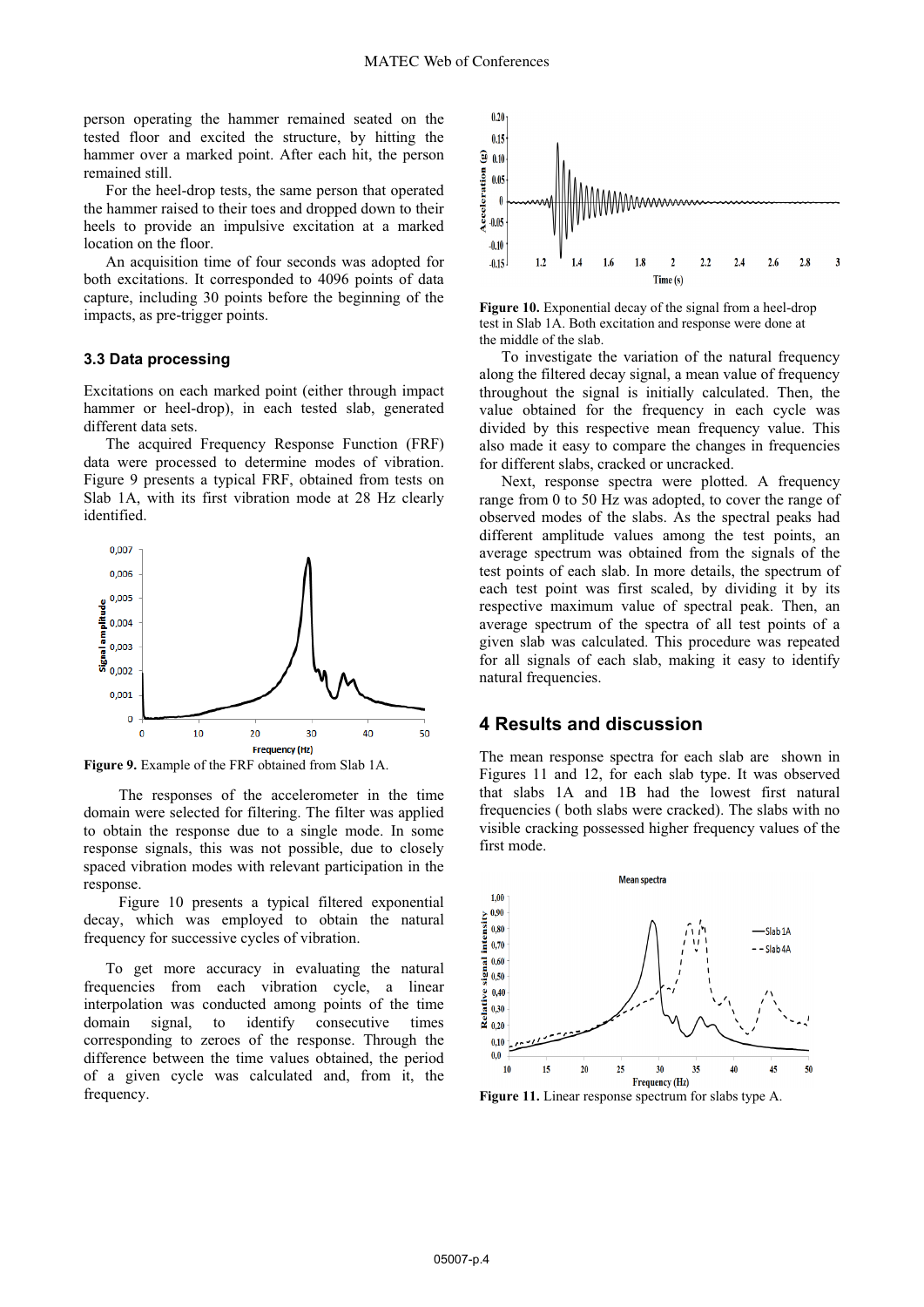

**Figure 12.** Linear response spectrum for slabs type B

For the analysis of variation of frequency along the decay plots, slabs of different groups (A and B) presented distinct frequencies, due to slightly different span dimensions.

For a comparison of results, all frequencies obtained from a given decay were divided by its respective maximum value, thus obtaining relative values. In sequence, a mean signal for the test points of each slab was obtained.

Plots are shown in Figures 13 and 14 for the observed changes in frequency along the signals. In Figure 13, it is worth noting that, for slab type 1A (which is cracked), the frequency increases as number of cycles also does. For slab type 4A (uncracked), this behaviour is not observed.



**Figure 13.** Changes of frequency along the decay for slabs type A.

For the slabs type B, a similar behaviour was observed. Slab 1B (cracked) reflected an increase in frequency along the decay, that is, with the number of cycles. Slab 4B (visually uncracked) presented a stable behaviour.



Figure 14. Changes of frequency along the decay for slabs type B.

### **5 Concluding remarks**

In this work, two groups of four concrete precast slabs with (and without) cracks were investigated by means of modal tests, aiming to analyse the applicability of such tests in damage detection.

The procedures employed were based on changes on natural frequencies, considering that the occurrence of cracking would induce changes on the stiffness of the slabs.

The results showed that, for cracked slabs, apart from presenting low values of natural frequency than their uncracked counterparts, the changes on frequency along the decay signal showed a pattern not observed on the uncracked slabs. It was observed a systematic growth of the natural frequency along the decay signal of the cracked slab. Since the excitations were applied impacts, it can be concluded that the reduction of the level of induced displacements along the decay led to an increase in stiffness, possibly due to closing of cracks towards the end of the acquisition.

It is worth noting that the level of cracking presented by the slabs was relatively modest, found along a few contact lines between ribs and ceramic blocks. This may not characterize an induced structural damage, and might have arisen due to minor problems during the construction phase that do not seriously compromise the strength capacity of the slabs. In spite of this, the technique of observing the changes on natural frequency along the decay enabled the differences in pattern between cracked and uncracked slabs to be detected.

Since such behaviour along the decay does not depend on slab configuration, this constitutes a qualitative way of identifying cracked slabs, particularly in those cases in which visual inspection may be impaired.

### **Acknowledgements**

The authors acknowledge both Brazilian institutions CNPq and CAPES, and the British Council (UK) through the Researcher Links programme, for the financial support for this research work.

#### **References**

- 1. R.L. Pimentel, S. M. Torres, E. T. Ferreira, A. B. de Melo. *Structural Integrity Assessment of Precast Concrete Slabs Employing Conventional and Recycled Coarse Aggregates via Vibration Tests.* Key Engineering Materials, **600**, 504-513 (2014).
- 2. S. Russo. *Using Experimental Dynamic Modal Analysis in Assessing Structural Integrity in Historic Buildings*. The Open Construction and Building Technology Journal, **8**, 357-368 (2014).
- 3. H. Hashim, Z. Ibrahim, H. A. Razak. *Dynamic characteristics and model updating of damaged slab from ambient vibration measurements*. Measurement, **46**, 1371–1378 (2013).
- 4. H. C. Tan, O. O. R. Famiyesin, M. S. E. Imbabi. *Dynamic deformation signatures in reinforced*